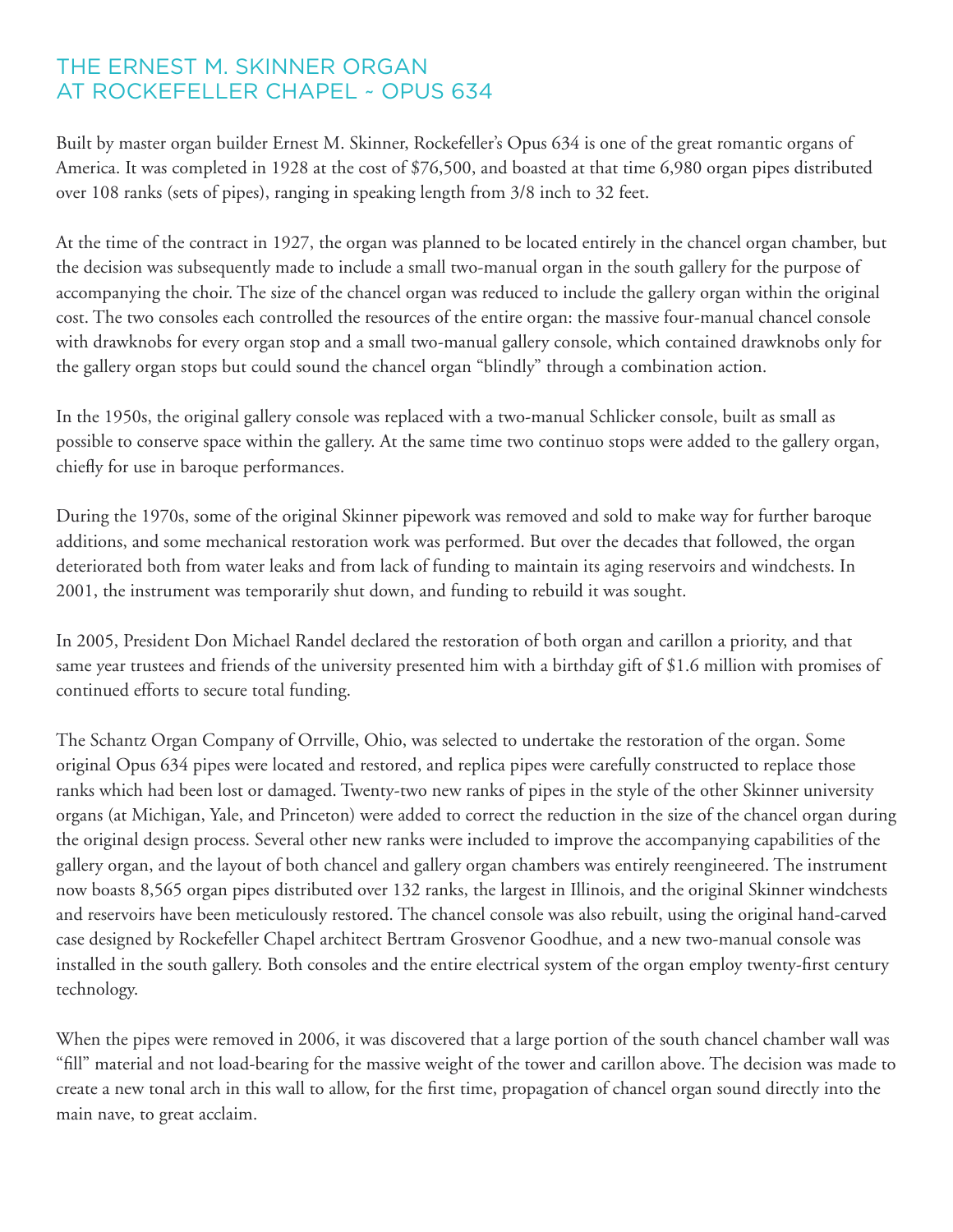# THE E.M. SKINNER ORGAN ~ SPECIFICATIONS

#### GREAT ORGAN

21 DK - 1,713 pipes - 28 ranks [unenclosed]

| Pitch          | <b>Stop Name</b>              | Pipes |
|----------------|-------------------------------|-------|
| 32'            | Violone (Pedal)               | 5     |
| 16'            | Open Diapason                 | 61    |
| 8'             | First Open Diapason           | 61    |
| 8'             | Second Open Diapason          | 61    |
| 8'             | Third Open Diapason           | 61    |
| 8'             | Principal Flute               | 61    |
| 8'             | Lieblich Gedeckt              | 61    |
| 8'             | Erzähler                      | 61    |
| 8'             | Orchestral Strings IV (Choir) |       |
| $\overline{4}$ | Octave                        | 61    |
| $\overline{4}$ | Principal                     | 61    |
| $\overline{4}$ | Flute Harmonique              | 61    |
| $2 - 2/3'$     | Twelfth                       | 61    |
| $2^{\circ}$    | Fifteenth                     | 61    |
| $1 - 3/5'$     | Seventeenth                   | 61    |
|                | Mixture V                     | 305   |
|                | Cymbal VII                    | 427   |
| 16             | Double Trumpet                | 61    |
| 8'             | Tromba                        | 61    |
| $\overline{4}$ | Clarion                       | 61    |
|                | Chimes (Solo)                 |       |

#### SWELL ORGAN

25 DK - 2,338 pipes - 34 ranks [enclosed and expressive]

| 16'            | Dulciana                      | 73  |
|----------------|-------------------------------|-----|
| 16'            | Bourdon                       | 73  |
| 8'             | Open Diapason                 | 73  |
| 8'             | Claribel Flute                | 73  |
| 8'             | Chimney Flute                 | 73  |
| 8'             | Flute Celeste II              | 134 |
| 8'             | Gamba                         | 73  |
| 8'             | Voix Celeste II               | 146 |
| 8'             | Echo Viol                     | 73  |
| 8'             | Echo Viol Celeste             | 73  |
| 8'             | Orchestral Strings IV (Choir) |     |
| $\vec{4}$      | Octave                        | 73  |
| $\overline{4}$ | Flute Triangulaire            | 73  |
| $\vec{4}$      | Gemshorn                      | 73  |
| $4^{\circ}$    | Unda Maris II                 | 146 |
| $2^{\circ}$    | Flautino                      | 61  |
|                | Chorus Mixture V              | 305 |
|                | Cornet V                      | 305 |
| 16             | Posaune                       | 73  |
| 8'             | Cornopean                     | 73  |
| 8'             | French Trumpet                | 73  |
| 8'             | Oboe                          | 73  |
| $\overline{4}$ | Clarion                       | 73  |
| 8'             | Vox Humana                    | 73  |
|                | Tremolo                       |     |

#### CHOIR ORGAN

21 DK - 1,473 pipes - 21 ranks [enclosed and expressive]

| 16'            | Gamba                          | 73      |
|----------------|--------------------------------|---------|
| 8'             | Geigen Principal               | 73      |
| 8'             | Gamba                          | 73      |
| 8'             | <b>Concert Flute</b>           | 73      |
| 8'             | Orchestral Strings IV          | 292     |
| 8'             | Kleine Erzähler II             | 134     |
| $\overline{4}$ | Geigen Octave                  | 73      |
| $\overline{4}$ | Gambette                       | 73      |
| $4^{\circ}$    | Flute Harmonique               | 73      |
| $2 - 2/3'$     | Nazard                         | 61      |
| $2^{\circ}$    | Piccolo                        | 61      |
| $1 - 3/5'$     | Tierce                         | 61      |
| $1 - 1/7$      | Septième                       | 61      |
| 16'            | Bassoon                        | 73      |
| 8'             | English Horn                   | 73      |
| 8'             | Clarinet                       | 73      |
| 8'             | Orchestral Oboe                | 61      |
|                | Tremolo                        |         |
|                | Harp                           | 61 bars |
|                | Celesta                        |         |
| 8'             | Randel State Trumpet (Gallery) |         |
|                |                                |         |

#### SOLO ORGAN

18 DK - 730 pipes, 10 ranks [enclosed and expressive]

| 8'             | Open Diapason                  | 73       |
|----------------|--------------------------------|----------|
| 8'             | <b>Flauto Mirabilis</b>        | 73       |
| 8'             | Gamba                          | 73       |
| 8'             | Gamba Celeste                  | 73       |
| $16^{\circ}$   | Heckelphone                    | 73       |
| 8'             | French Horn                    | 73       |
| 8'             | Corno di Bassetto              | 73       |
| 8'             | Tuba                           | 73       |
| 8'             | Tuba Mirabilis                 | 73       |
| $\overline{4}$ | Clarion                        | 73       |
| 16'            | Bassoon (Choir)                |          |
| 8'             | English Horn (Choir)           |          |
| 8'             | Orchestral Oboe (Choir)        |          |
| 8'             | Orchestral Strings IV (Choir)  |          |
|                | Chimes                         | 25 bells |
|                | Tremolo                        |          |
|                | Chancel Zimbelstern            |          |
| 8'             | Randel State Trumpet (Gallery) |          |
|                |                                |          |